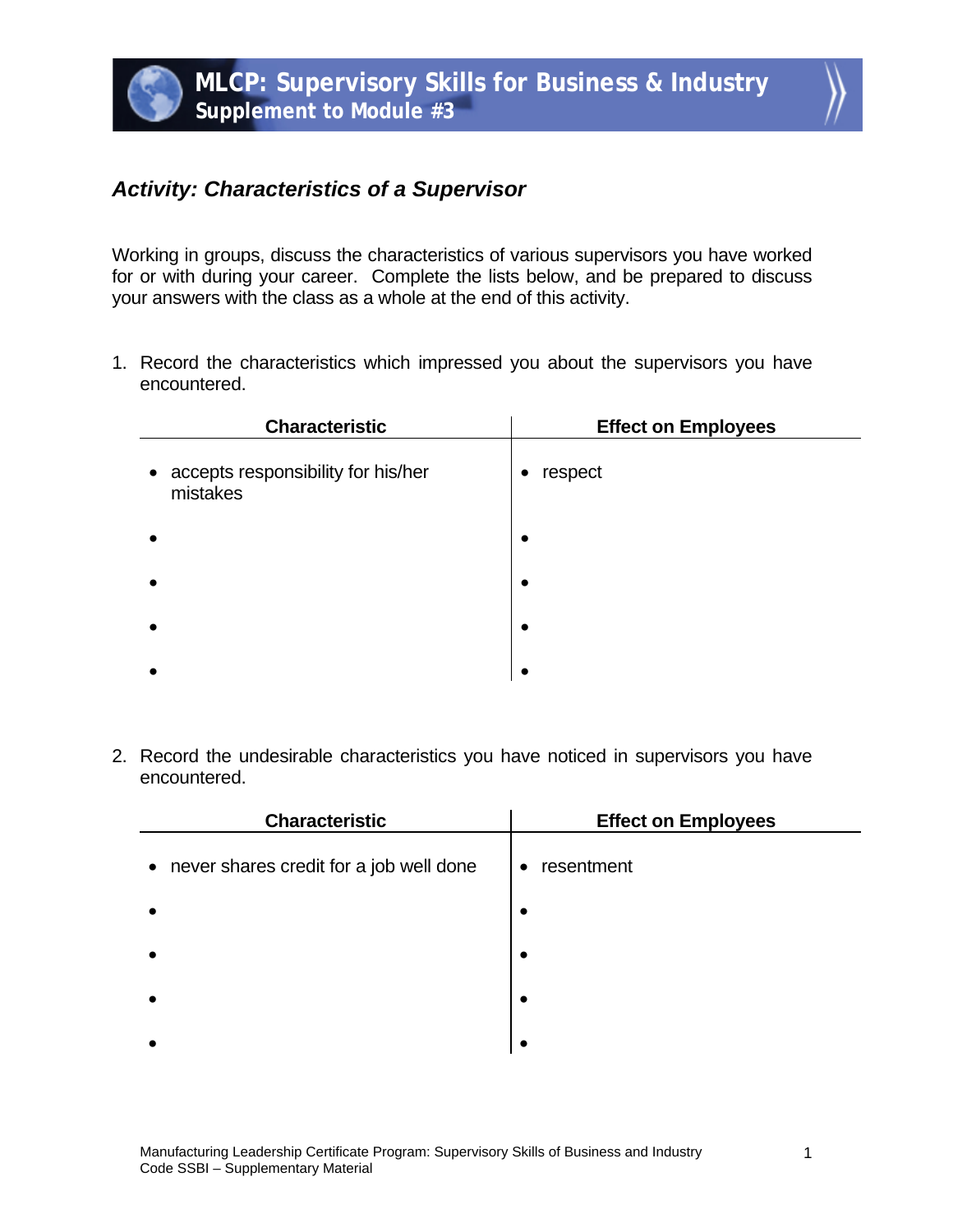



## **3.** Action Plan

Working from the two lists of characteristics, circle those that impressed you that you feel you could improve on in your own work environment. Circle the undesirable traits that you might want to let go of. What strategies can you use to effect this change?